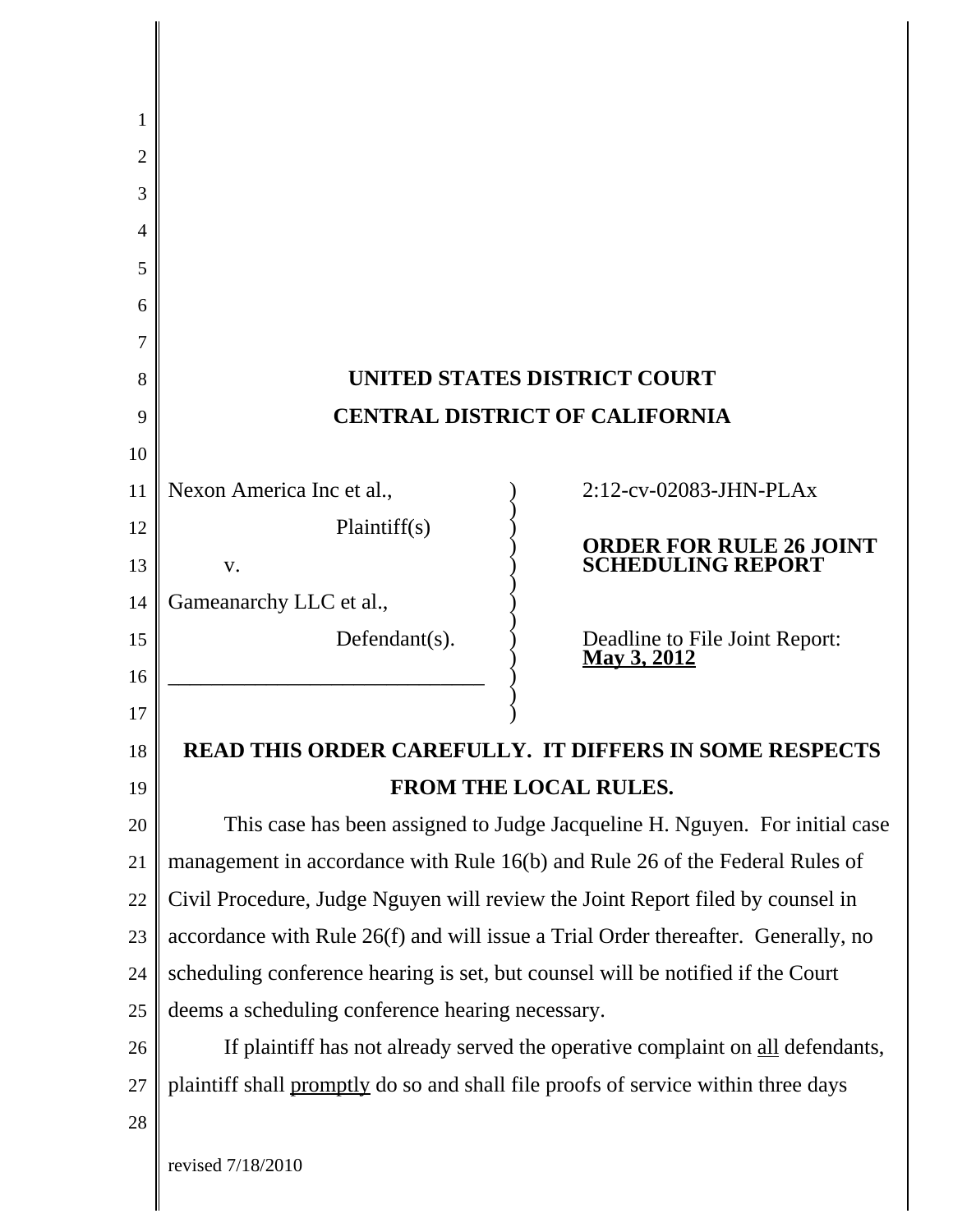1 2 thereafter. Defendants also shall timely serve and file their responsive pleadings and file proofs of service within three days thereafter.

3 4 5 6 7 8 The parties are reminded of their obligations under Rule  $26(a)(1)$  to disclose information (without awaiting a discovery request), and under Rule 26(f) to confer on a discovery plan and to file a "Joint Rule 26(f) Report" by the deadline set by the Court. Failure to comply with the following requirements or to cooperate in the preparation of the Joint Rule 26(f) Report may result in the imposition of sanctions.

9 10 11 12 13 **Counsel should begin to conduct discovery actively prior to the due date for the Report, and at the very least, the parties shall comply fully with the letter and spirit of Rule 26(a) and thereby obtain and produce most of what would be produced in the early stage of discovery, because with its Trial Order, the Court will impose deadlines to complete discovery.** 

14 15 16 **The Court does not exempt parties appearing** *in propria persona* **from compliance with any of the Local Rules, including Local Rule 16. "Counsel," as used in this order, includes parties appearing** *in propria persona***.**

17

## **1. Joint Rule 26(f) Report**

18 19 20 21 22 The Joint Rule 26(f) Report shall be drafted by plaintiff (unless the parties agree otherwise), but shall be submitted and signed jointly. "Jointly" contemplates a single report, regardless of the number of separately represented parties. The Joint Rule 26(f) Report shall report on all matters described below, which include those required to be discussed by Rule 26(f) and Local Rule 26:

- 23 24 a. Statement of the case: a short synopsis (not to exceed two pages) of the main claims, counterclaims, and affirmative defenses.
- 25 26 b. Subject matter jurisdiction: a statement of the **specific** basis of federal jurisdiction, including supplemental jurisdiction.
- 27 28 c. Legal issues: a brief description of the **key legal issues**, including any unusual substantive, procedural, or evidentiary issues.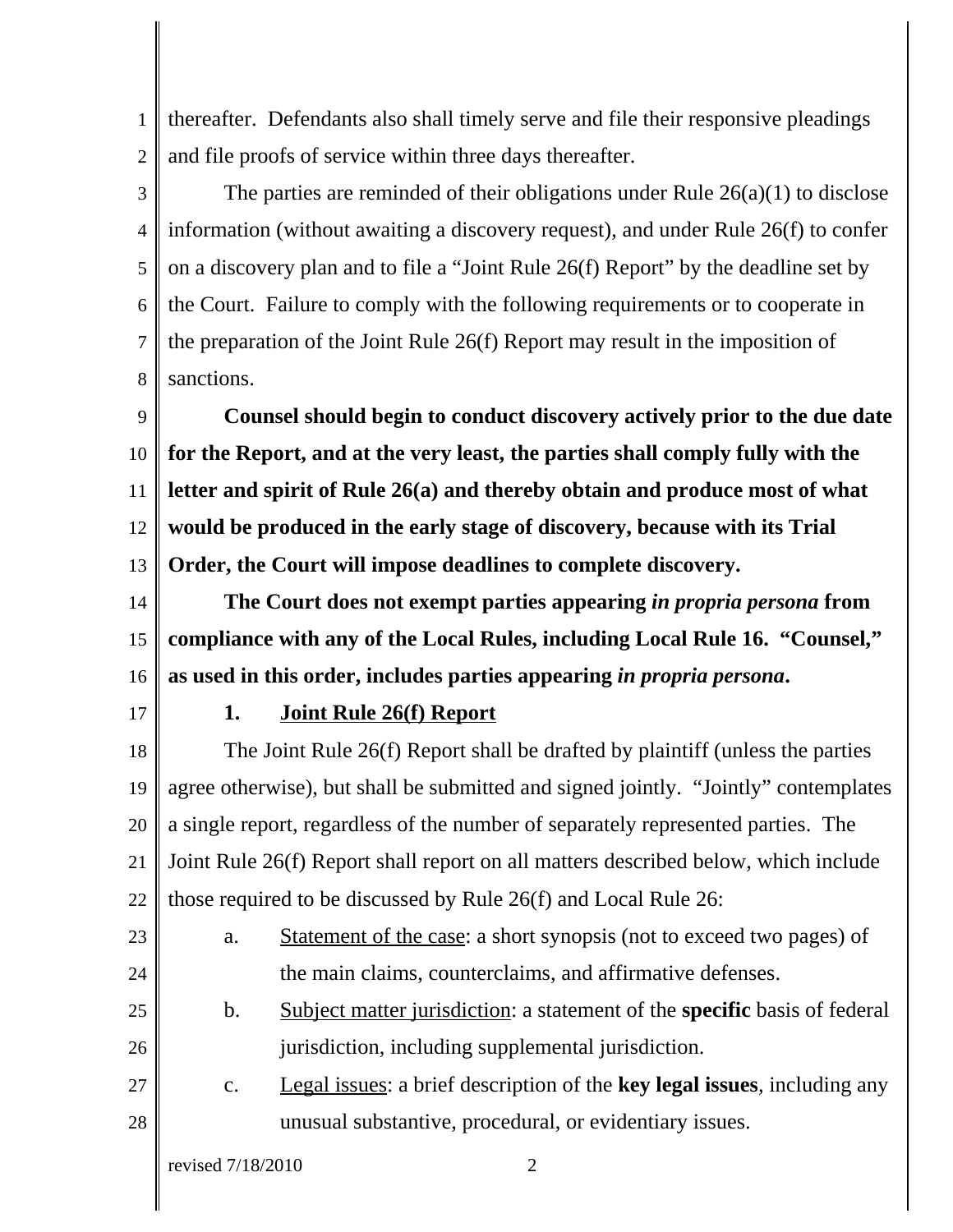| $\mathbf{1}$   | d. | Parties, evidence, etc.: a list of parties, percipient witnesses, and key  |
|----------------|----|----------------------------------------------------------------------------|
| $\overline{2}$ |    | documents on the main issues in the case. For conflict purposes,           |
| 3              |    | corporate parties must identify all subsidiaries, parents, and affiliates. |
| $\overline{4}$ | e. | Damages: the realistic range of provable damages.                          |
| 5              | f. | Insurance: whether there is insurance coverage, the extent of              |
| 6              |    | coverage, and whether there is a reservation of rights.                    |
| $\overline{7}$ | g. | Motions: a statement of the likelihood of motions seeking to add other     |
| 8              |    | parties or claims, file amended pleadings, transfer venue, etc.            |
| 9              | h. | Manual for Complex Litigation: whether all or part of the procedures       |
| 10             |    | of the Manual for Complex Litigation should be utilized.                   |
| 11             | i. | Status of discovery: a discussion of the present state of discovery,       |
| 12             |    | including a summary of completed discovery.                                |
| 13             | j. | Discovery plan: a detailed discovery plan, as contemplated by Rule         |
| 14             |    | 26(f), including the identity of all anticipated deponents and dates by    |
| 15             |    | which their depositions are to be completed (if possible), anticipated     |
| 16             |    | written discovery requests, including requests for admission,              |
| 17             |    | document requests, and interrogatories, and a schedule for completion      |
| 18             |    | of all discovery. State what, if any, changes in the disclosures under     |
| 19             |    | Rule $26(a)$ should be made, the subjects on which discovery may be        |
| 20             |    | needed and whether discovery should be conducted in phases or              |
| 21             |    | otherwise be limited, whether applicable limitations should be             |
| 22             |    | changed or other limitations imposed, and whether the Court should         |
| 23             |    | enter other orders. A statement that discovery will be conducted as to     |
| 24             |    | all claims and defenses, or other vague description, is not acceptable.    |
| 25             | k. | <b>Dispositive motions:</b> a description of the issues or claims that any |
| 26             |    | party believes may be determined by motion for summary judgment            |
| 27             |    | or motion in limine.                                                       |
| 28             |    |                                                                            |
|                |    |                                                                            |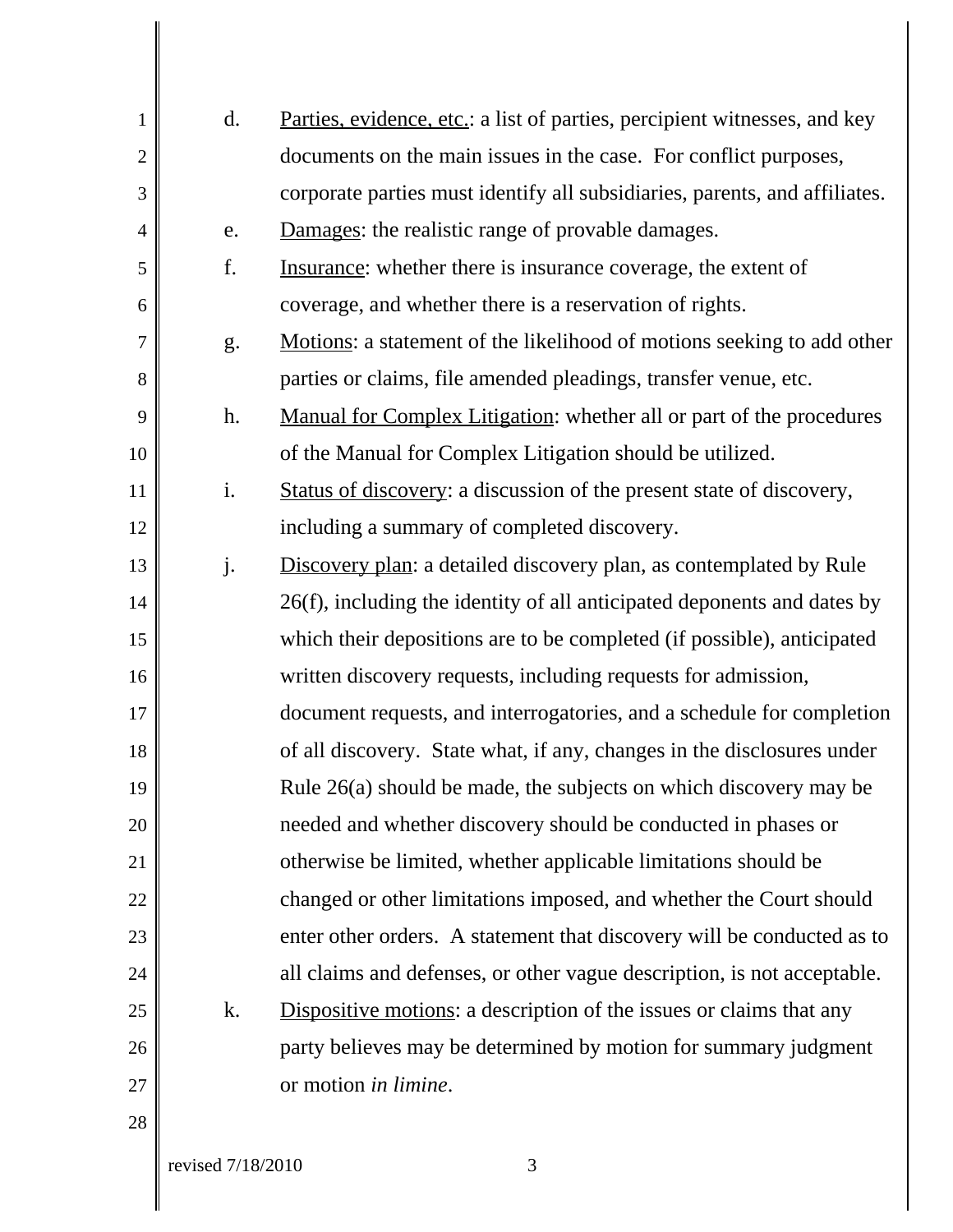| $\mathbf{1}$   | 1.                | Settlement: a statement of what settlement discussions or written          |
|----------------|-------------------|----------------------------------------------------------------------------|
| $\overline{2}$ |                   | communications have occurred (excluding any statement of the               |
| 3              |                   | <b>terms discussed</b> ) and a statement pursuant to Local Rule 16-15.4    |
| $\overline{4}$ |                   | selecting a settlement mechanism under that Rule. Note: If a case is       |
| 5              |                   | selected for the ADR Pilot Program, the parties may choose private         |
| 6              |                   | mediation (at their own expense) instead, but the parties may <b>not</b>   |
| $\overline{7}$ |                   | choose a settlement conference before the magistrate judge. No case        |
| 8              |                   | will proceed to trial unless all parties, including the principals of all  |
| 9              |                   | corporate parties, have appeared personally at a settlement conference.    |
| 10             | m.                | Trial estimate: a realistic estimate of the time required for trial and    |
| 11             |                   | whether trial will be by jury or by the Court. Each side should specify    |
| 12             |                   | (by number, not by name) how many witnesses it contemplates                |
| 13             |                   | calling. If the time estimate for trial given in the Joint Rule $26(f)$    |
| 14             |                   | Report exceeds four court days, details regarding the estimate shall be    |
| 15             |                   | provided.                                                                  |
| 16             | n.                | Trial counsel: the name(s) of the attorney(s) who will try the case.       |
| 17             | 0.                | Independent expert or master: whether this is a case where the Court       |
| 18             |                   | should consider appointing a master pursuant to Rule 53 or an              |
| 19             |                   | independent scientific expert. (The appointment of a master may be         |
| 20             |                   | especially appropriate if there are likely to be substantial discovery     |
| 21             |                   | disputes, numerous claims to be construed in connection with a             |
| 22             |                   | summary judgment motion, a lengthy Daubert hearing, a resolution of        |
| 23             |                   | a difficult computation of damages, etc.)                                  |
| 24             | p.                | <u>Proposed trial date</u> : the preferred date for trial to commence. The |
| 25             |                   | proposed date must fall on a Tuesday. The parties should agree on a        |
| 26             |                   | proposed trial date if possible. Otherwise, counsel should provide the     |
| 27             |                   | date preferred by each party. Based on the parties' proposed dates,        |
| 28             |                   | the Court will determine the trial date and set pretrial dates             |
|                | revised 7/18/2010 | 4                                                                          |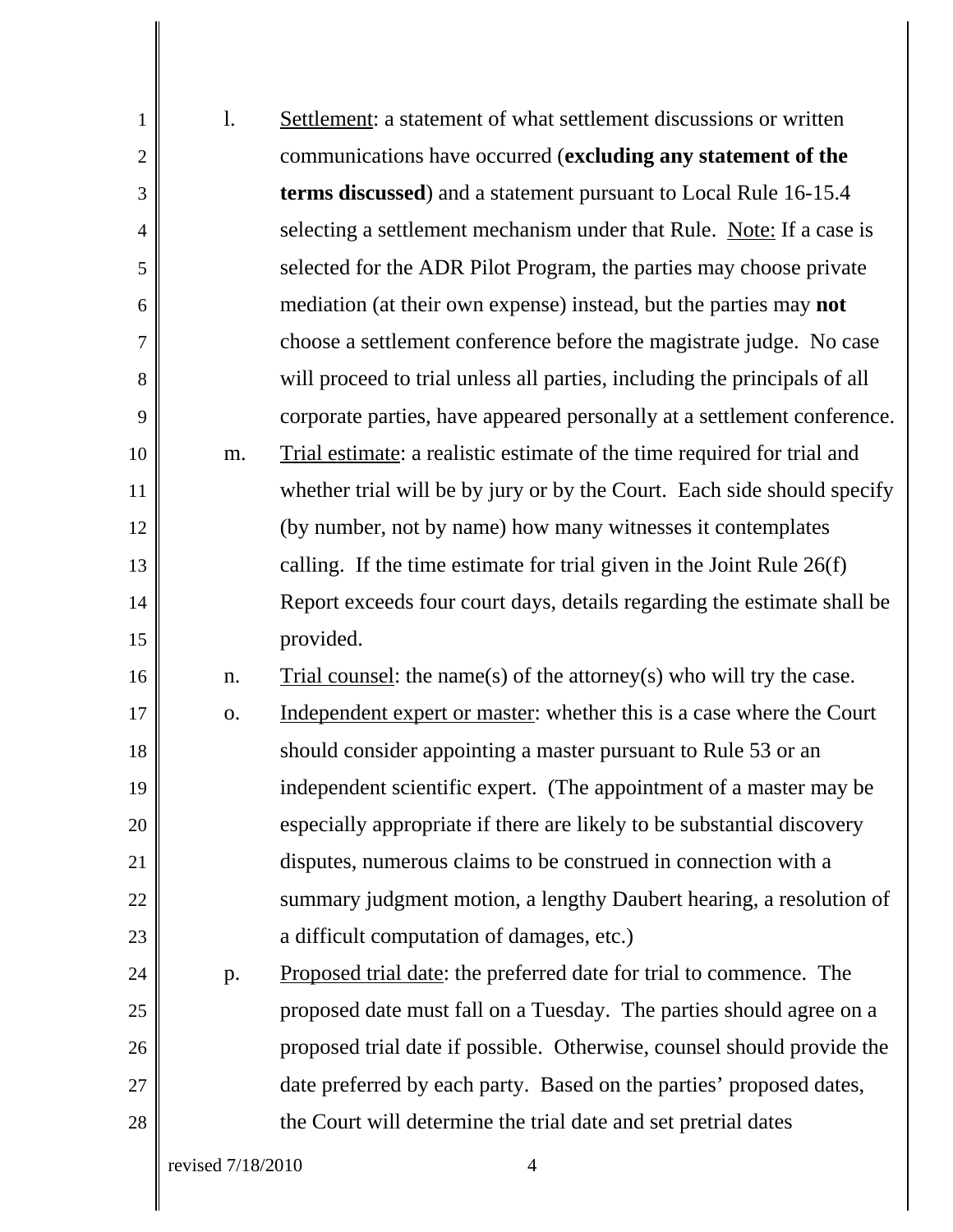| 1  |                                                                                     | accordingly. The parties may, if they wish, also indicate proposed              |
|----|-------------------------------------------------------------------------------------|---------------------------------------------------------------------------------|
| 2  |                                                                                     | pretrial dates, including proposed discovery cut-off and motion cut-off         |
| 3  |                                                                                     | dates.                                                                          |
| 4  | q.                                                                                  | Other issues: a statement of any other issues affecting the status or           |
| 5  |                                                                                     | management of the case (e.g., unusually complicated technical or                |
| 6  |                                                                                     | technological issues, disputes over protective orders, extraordinarily          |
| 7  |                                                                                     | voluminous document production, non-English-speaking witnesses,                 |
| 8  |                                                                                     | ADA-related issues, discovery in foreign jurisdictions, etc.) and any           |
| 9  |                                                                                     | proposals concerning severance, bifurcation, or other ordering of               |
| 10 |                                                                                     | proof.                                                                          |
| 11 | 2.                                                                                  | <b>Notice to be Provided by Counsel</b>                                         |
| 12 | Plaintiff's counsel, or if plaintiff is appearing pro se, defendant's counsel,      |                                                                                 |
| 13 | shall provide this Order to any parties who appear after the date of this Order and |                                                                                 |
| 14 |                                                                                     | to parties who are known to exist but have not yet entered appearances.         |
| 15 | 3.                                                                                  | <b>Disclosures to Clients</b>                                                   |
| 16 |                                                                                     | Counsel are ordered to deliver to their respective clients a copy of this Order |
| 17 | and of the Court's trial order, which will contain the schedule that the Court sets |                                                                                 |
| 18 |                                                                                     | after reviewing the Rule 26(f) Report.                                          |
| 19 |                                                                                     | 4. Court's Website                                                              |
| 20 |                                                                                     | Copies of this and all other orders of this Court that may become applicable    |
| 21 | to this case are available on the Central District of California website, at        |                                                                                 |
| 22 | www.cacd.uscourts.gov, under "Judges' Procedures and Schedules." Copies of the      |                                                                                 |
| 23 | Local Rules are available on the website.                                           |                                                                                 |
| 24 | $\frac{1}{2}$                                                                       |                                                                                 |
| 25 | $\frac{1}{2}$                                                                       |                                                                                 |
| 26 | $\frac{1}{2}$                                                                       |                                                                                 |
| 27 |                                                                                     |                                                                                 |
| 28 |                                                                                     |                                                                                 |
|    | revised 7/18/2010                                                                   | 5                                                                               |